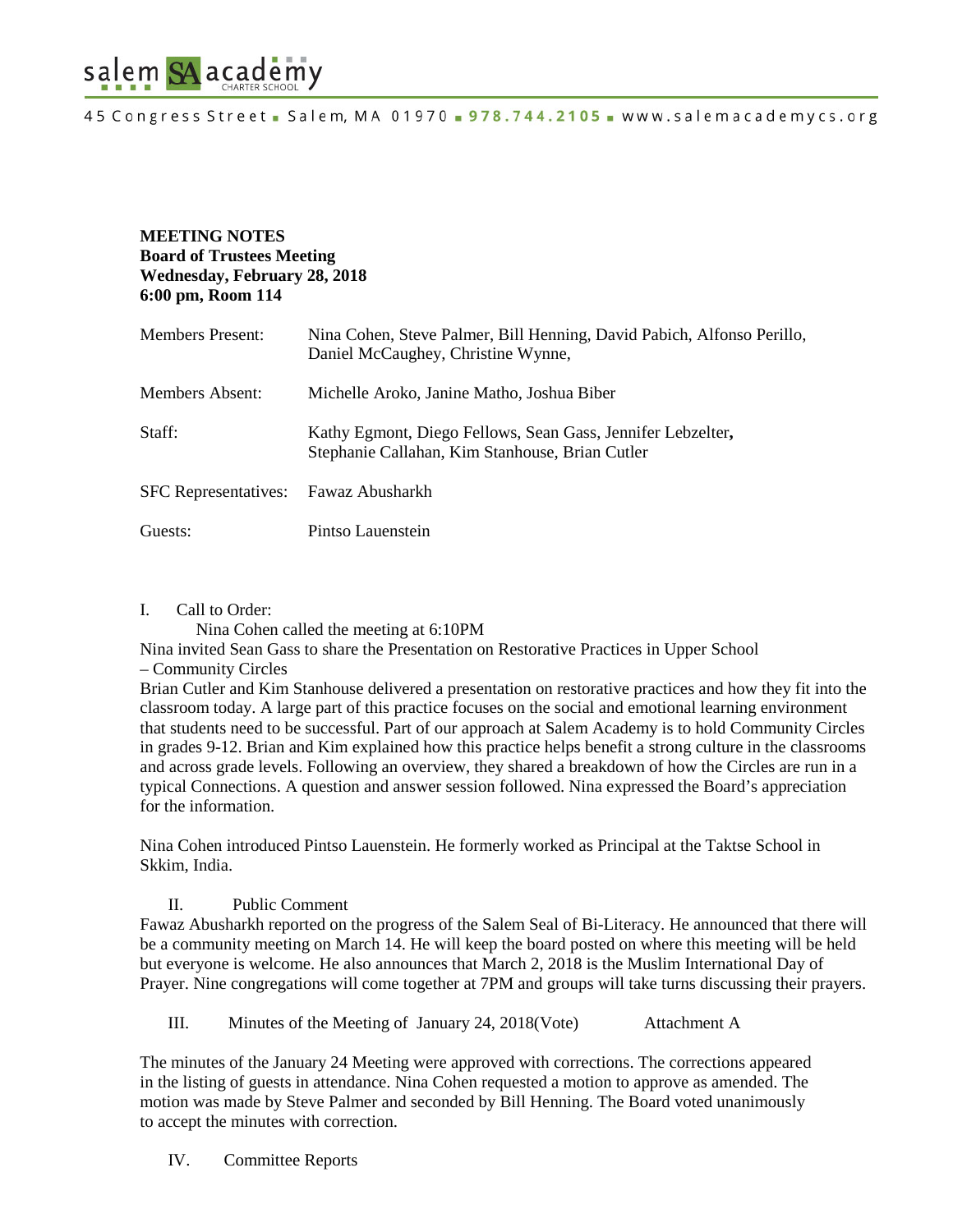

45 Congress Street - Salem, MA 01970 - 978.744.2105 - www.salemacademycs.org

A. Finance Alfonso Perillo Attachment D

Alfonso begins by explaining that the committee is working to condense and summarize the report so that it is easier to read by members.

Main Takeaways:

- The adjustment based on tuition revenue came into effect December  $30<sup>th</sup>$ . (Salem Academy is impacted by a tuition that is slightly below budget).
- Salaries remain the largest part of the budget but we remain under budget in this line which hopefully means it won't be impacted as much by revenue loss.
- We took a big hit on fringe benefits and health insurance.
- Facilities used around \$50,000 for painting and other costs at the beginning of the year in addition to consultant fees.
- We have a few months' cash on hand and our current liability to asset ratio is strong.
- The committee will continue to monitor the cash reserves to ensure that it stays at 2-3 months minimum.
- Will continue to work with Central Source to ensure proper accounting.
	- B. Development Committee Report Christine Wynne

Christine reported that the Committee is moving quickly to get the Arts Alive! Showcase planned. The date is April 4, 2018 from 5:30-8PM. The theme for Arts Alive this year is "Building Momentum". Dan McCaughey asked if Arts Alive is a fundraiser and she replied that it is. She also gave an update on the Annual Fund. The big news for the month is that we have an anonymous donor who has agreed to match every dollar raised up to \$10,000. With this addition, the new Annual Fund goal is now \$25,000. As part of this new campaign, Christine explained that the Committee has strategized ways to bring this to the attention of our greater community in attempts to get more gifts. She believes that we are entering a new chapter of Salem Academy focused on philanthropic efforts. Bill adds that we shouldn't be afraid to put ourselves out there in regards to fundraising.

C. Governance Rick Jones

Nina Cohen reported for the Governance Committee. The committee has begun to dig into the bylaws of our Board of Trustees and has been using a checklist provided by DESE to ensure that we are in compliance. She presented a draft of the updates to our bylaws that she hopes will be voted on March  $28<sup>th</sup>$ . The board discussed several of the proposed changes. All changes except the following bring the bylaws to compliance. Salem Academy is proposing the addition of the ability to participate remotely  $\&$ striking the requirement to have an odd number of board members. Following this discussion Nina explained that we are pushing to recruit new trustees. We are looking to diversify and fill holes with people who fill certain needs of our board. Nina explained the recruitment process and suggested that anyone who has any person they think should be brought for consideration should reach out to Rick, Bill or herself. Lastly, she mentioned that if anyone has any suggestions for proposed changes to the bylaws should reach out to the committee and that on March 24, the Board will be sending some members to the Institute for Trustees in Pingree.

V. Strategic Planning Committee Report Steve Palmer

Steve Palmer explained that we have a process management team that is overseeing the broad aspects of the planning. He shared that we had a workshop on Friday, February 8 at IDP led by Liz and Josh that provided an outline to staff on the process and allowed them a structured opportunity to discuss. David adds that they did a great job with extracting information from the staff and Christine mentions that it was helpful for the community to feel some ownership for the process. Stephanie, reporting on staff feeling,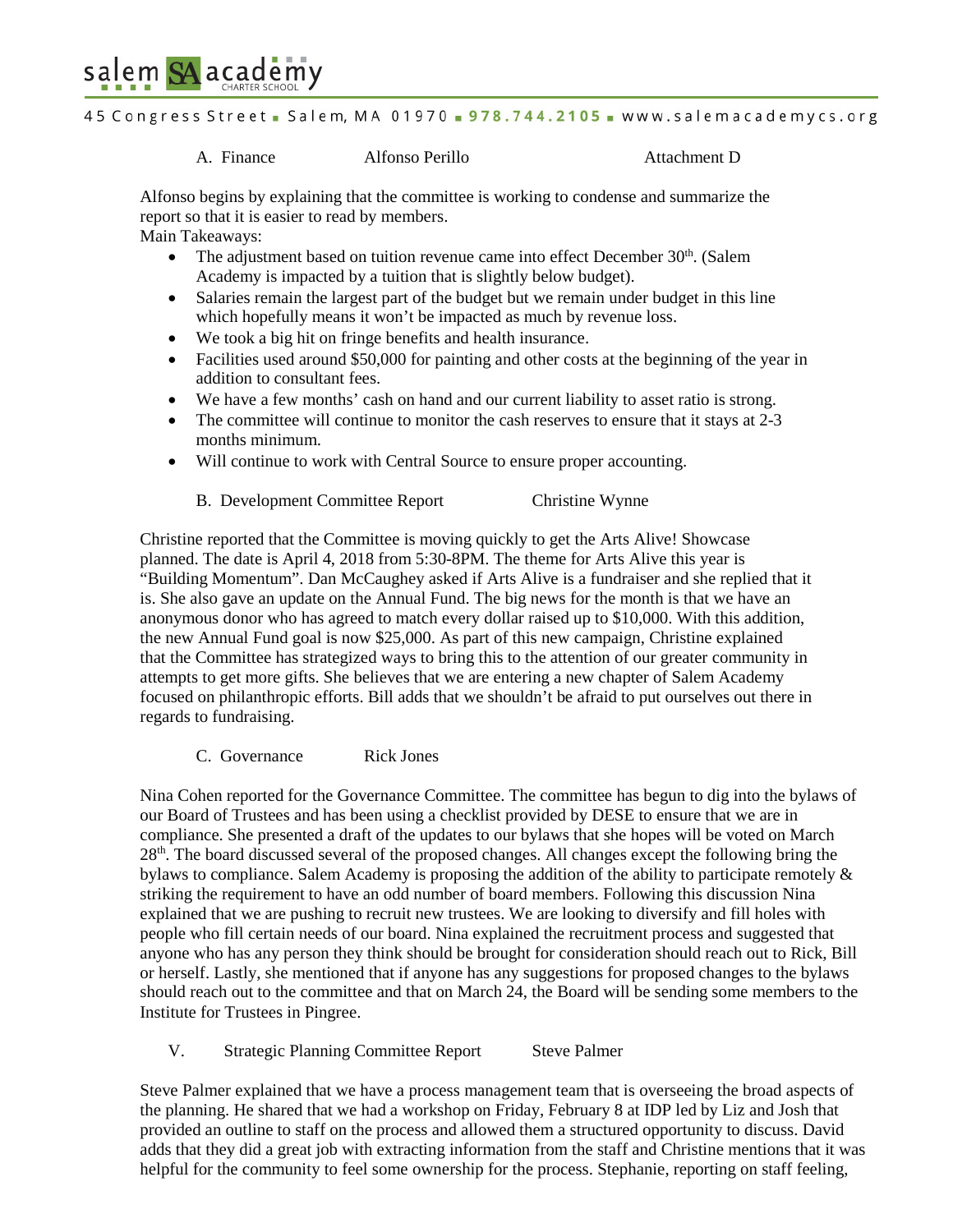# salem SA academy

45 Congress Street - Salem, MA 01970 - 978.744.2105 - www.salemacademycs.org

felt that the staff enjoyed parts of it, and that they are curious where this will go. She feels that more broadly, staff doesn't really know what a strategic plan is, and would benefit from seeing an example of one. Steve added that there is a write up that will be provided to staff that outlines the three stages of the process. In addition to the PMT, Kathy explained that there will also be a steering committee which will represent the voices of the various stakeholders. So far, she adds, we are at 15-17 people (including five teachers), and we're inviting a few more to join. At this point, Steve reminded us that we are still in the data collection period and that we will regroup on March 16. In addition, he mentions that the level of engagement is great, and that we will continue to push for more responses on the survey. As previously mentioned, the final outcome, will be delivered in June.

## VI. SFC report Pam Rochna

Kathy begins by explaining that the SFC is selling Yankee Candle for its last fundraiser of the year. She mentions that Diego will be reaching out to Pam to get the online code. Nina Cohen asks if it is only candles being sold, to which the answer is no. We will be marketing through emails and social media to collect as many sales as possible.

VII. Head of School Report Stephanie Callahan & Sean Gass Stephanie Callahan & Sean Gass provided a written report.

Stephanie reported that the Lower School academic achievement measured by ANet is stable across grades 6-8. Having gone through three testing cycles she is pleased that we are doing better than last year at this same point. She adds that we are still seeing some concerns in  $6<sup>th</sup>$  grade math, but that the cohort that entered this year, came in much lower in proficiency than in the past. Stephanie adds that we have implemented some tutoring as push in/pull out support in that math class. She notes that this only began in the second quarter but that early indications are that it is going over well with the students.

Sean began by explaining the state of the Upper School. He mentioned that we are still seeing some challenges in 9<sup>th</sup> grade and that we are seeing a polarizing math grading spectrum. There are students achieving and some that are struggling but that there are no in-betweens. He mentions that as a school, we are trying many things to provide support including acquiring a tutor. Other grades remain consistent with some increasing risk in  $11<sup>th</sup>$  grade, and  $12<sup>th</sup>$  grade sliding but, he adds, this trend may be more closely tied with senior slide. On a positive note he mentions that one student got a perfect score on the AP exam Additionally, we have started an SAT prep course in our college counseling class. He will have more information about college acceptances at the next meeting. All of our seniors have applied and 97% have completed the FAFSA process. Sean concludes by explain that we had a great turnout for the  $10<sup>th</sup>$  grade parent night. He also mentions that students will be participating in the March 14 walkout against gun violence and it is entirely student led.

School Safety: Stephanie reviewed the school safety portion of the written report and broke down the work we are doing as a school to remain a safe and supportive environment for students. She notes that the work we are doing stems from the 2014 policy agreed upon to reduce gun violence and that we are one of the schools who has been involved with safe and supportive strategies from the ground up. She mentions that the next steps for Salem Academy focus on the social and emotional learning guidelines. She adds that DESE is adding explicit guidelines for schools to follow and that we will continue to revise, and tweak our strategies to fit both schools to ensure best practices. A discussion follows about the stressors that are involved in a student's life now and how we can best prepare ourselves to handle the challenges – not only students but teachers as well. Overall, Stephanie remains confident that we are being proactive and that we are using our available resources to ensure proper school safety procedures.

Jennifer Lebzelter adds that the Upper School Play: CLUE is happening on March 16-18 and that everyone should go!